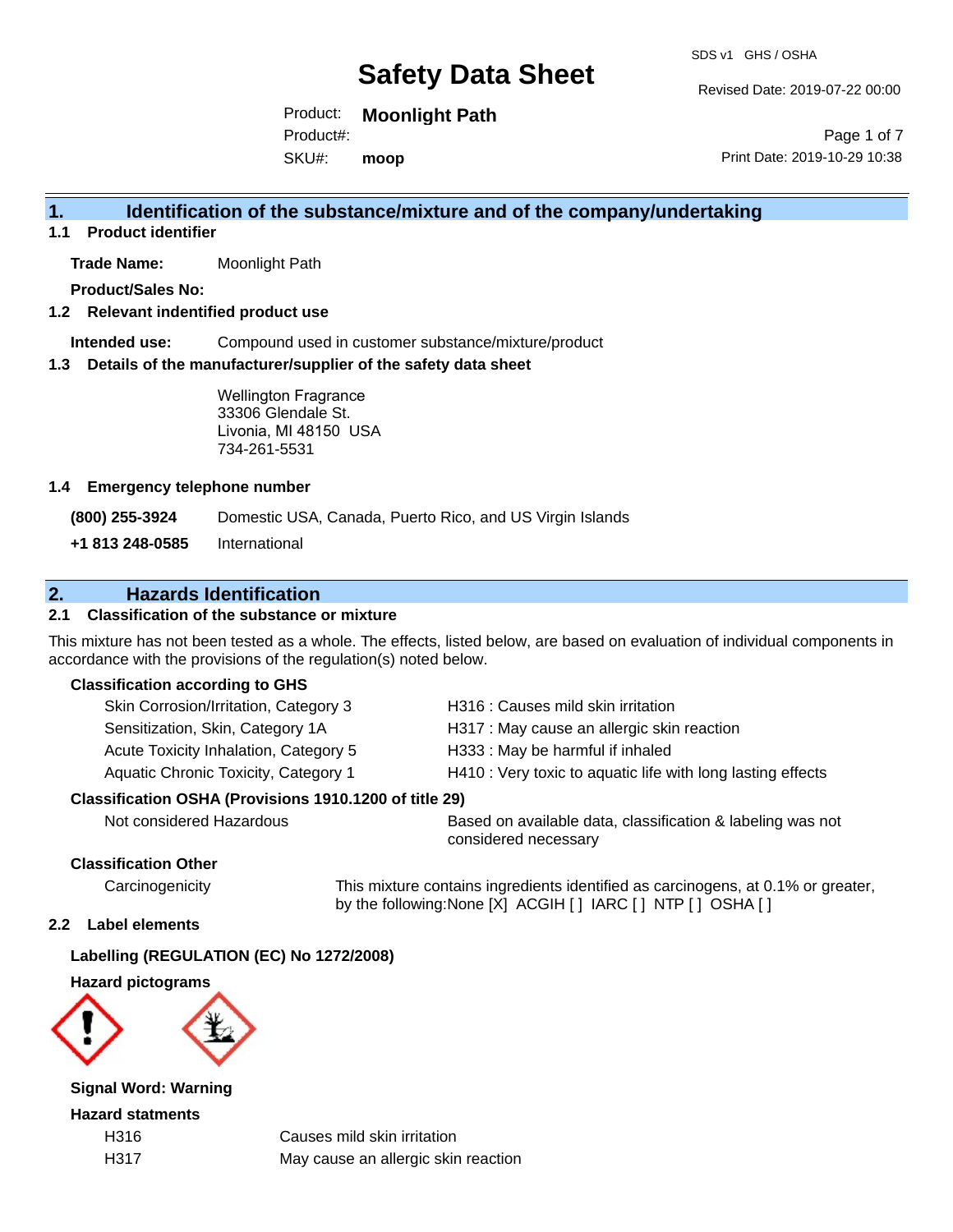SDS v1 GHS / OSHA

Revised Date: 2019-07-22 00:00

| Product:  | <b>Moonlight Path</b> |
|-----------|-----------------------|
| Product#: |                       |
| SKU#:     | moop                  |

Page 2 of 7 Print Date: 2019-10-29 10:38

|     | H333                            | May be harmful if inhaled                                               |
|-----|---------------------------------|-------------------------------------------------------------------------|
|     | H410                            | Very toxic to aquatic life with long lasting effects                    |
|     | <b>Precautionary Statements</b> |                                                                         |
|     | <b>Prevention:</b>              |                                                                         |
|     | P <sub>272</sub>                | Contaminated work clothing should not be allowed out of the workplace   |
|     | P <sub>273</sub>                | Avoid release to the environment                                        |
|     | Response:                       |                                                                         |
|     | $P302 + P352$                   | IF ON SKIN: Wash with soap and water                                    |
|     | $P304 + P312$                   | IF INHALED: Call a POISON CENTER or doctor/physician if you feel unwell |
|     | $P333 + P313$                   | If skin irritation or a rash occurs: Get medical advice/attention       |
|     | P363                            | Wash contaminated clothing before reuse                                 |
|     | P391                            | <b>Collect Spillage</b>                                                 |
| 2.3 | <b>Other Hazards</b>            |                                                                         |
|     |                                 |                                                                         |

**no data available**

# **3. Composition/Information on Ingredients**

#### **3.1 Mixtures**

This product is a complex mixture of ingredients, which contains among others the following substance(s), presenting a health or environmental hazard within the meaning of the UN Globally Harmonized System of Classification and Labeling of Chemicals (GHS):

| CAS#<br>Ingredient                                       | EC#                   | Conc.<br>Range | <b>GHS Classification</b>    |
|----------------------------------------------------------|-----------------------|----------------|------------------------------|
| 84-66-2                                                  | 201-550-6             | $50 - 60%$     | H316; H402                   |
| Diethyl phthalate                                        |                       |                |                              |
| 1222-05-5                                                | 214-946-9             | $30 - 40 \%$   | H316; H400; H410             |
|                                                          | Hexamethylindanopyran |                |                              |
| $32388 - 55 - 9$ 251-020-3                               |                       | $2 - 5 \%$     | H303; H317; H400; H410       |
| Acetyl cedrene                                           |                       |                |                              |
| 101-86-0                                                 | 202-983-3             | $1 - 2 \%$     | H303; H316; H317; H400; H411 |
| Hexyl cinnamaldehyde                                     |                       |                |                              |
| 31906-04-4                                               | 250-863-4             | $1 - 2 \%$     | H317; H402                   |
| Hydroxyisohexyl 3-cyclohexene carboxaldehyde             |                       |                |                              |
| 128-37-0                                                 | 204-881-4 1 - 2 %     |                | H316; H400; H410             |
| Butylated hydroxytoluene                                 |                       |                |                              |
| See Section 16 for full text of GHS classification codes |                       |                |                              |

See Section 16 for full text of GHS classification codes which where not shown in section 2

Total Hydrocarbon Content (%  $w/w$ ) = 0.17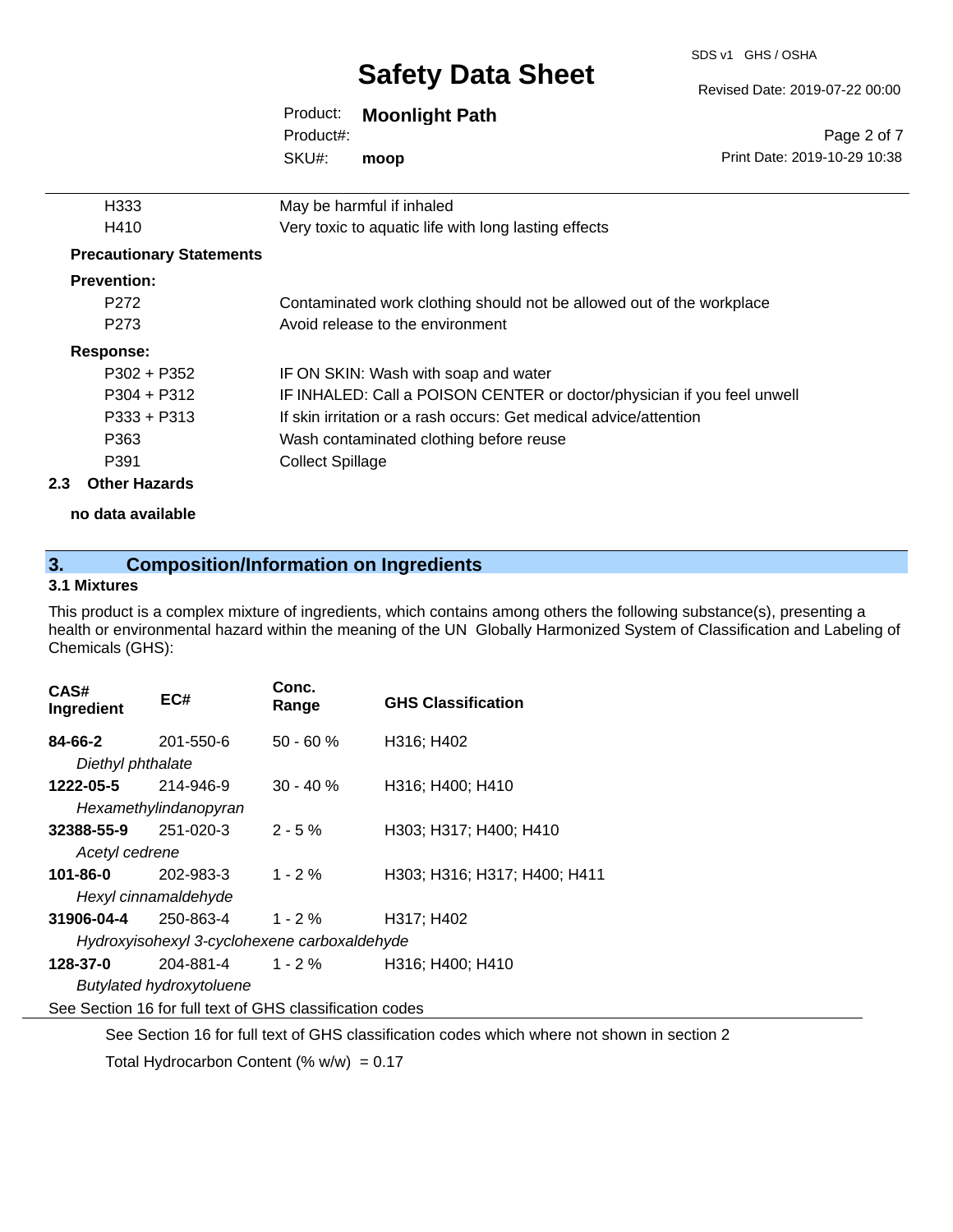SDS v1 GHS / OSHA

Revised Date: 2019-07-22 00:00

Product: **Moonlight Path**

Product#:

SKU#: **moop**

Page 3 of 7 Print Date: 2019-10-29 10:38

| <b>First Aid Measures</b><br>4.                                                   |                                                                                                               |
|-----------------------------------------------------------------------------------|---------------------------------------------------------------------------------------------------------------|
| <b>Description of first aid measures</b><br>4.1                                   |                                                                                                               |
| Inhalation:                                                                       | Remove from exposure site to fresh air and keep at rest.<br>Obtain medical advice.                            |
| <b>Eye Exposure:</b>                                                              | Flush immediately with water for at least 15 minutes.<br>Contact physician if symptoms persist.               |
| <b>Skin Exposure:</b>                                                             | Remove contaminated clothes. Wash thoroughly with water (and soap).<br>Contact physician if symptoms persist. |
| Ingestion:                                                                        | Rinse mouth with water and obtain medical advice.                                                             |
| Most important symptoms and effects, both acute and delayed<br>4.2                |                                                                                                               |
| <b>Symptoms:</b>                                                                  | no data available                                                                                             |
| Risks:                                                                            | Refer to Section 2.2 "Hazard Statements"                                                                      |
| Indication of any immediate medical attention and special treatment needed<br>4.3 |                                                                                                               |
| Treatment:                                                                        | Refer to Section 2.2 "Response"                                                                               |
|                                                                                   |                                                                                                               |
| 5.<br><b>Fire-Fighting measures</b><br><b>Extinguishing media</b><br>5.1          |                                                                                                               |
| Suitable:                                                                         | Carbon dioxide (CO2), Dry chemical, Foam                                                                      |
| Unsuitable                                                                        | Do not use a direct water jet on burning material                                                             |
| Special hazards arising from the substance or mixture<br>5.2                      |                                                                                                               |
| <b>During fire fighting:</b>                                                      | Water may be ineffective                                                                                      |
| <b>Advice for firefighters</b><br>5.3                                             |                                                                                                               |
| <b>Further information:</b>                                                       | Standard procedure for chemical fires                                                                         |

### **6. Accidental Release Measures**

#### **6.1 Personal precautions, protective equipment and emergency procedures**

Avoid inhalation and contact with skin and eyes. A self-contained breathing apparatus is recommended in case of a major spill.

#### **6.2 Environmental precautions**

Keep away from drains, soil, and surface and groundwater.

### **6.3 Methods and materials for containment and cleaning up**

Clean up spillage promptly. Remove ignition sources. Provide adequate ventilation. Avoid excessive inhalation of vapors. Gross spillages should be contained by use of sand or inert powder and disposed of according to the local regulations.

#### **6.4 Reference to other sections**

Not Applicable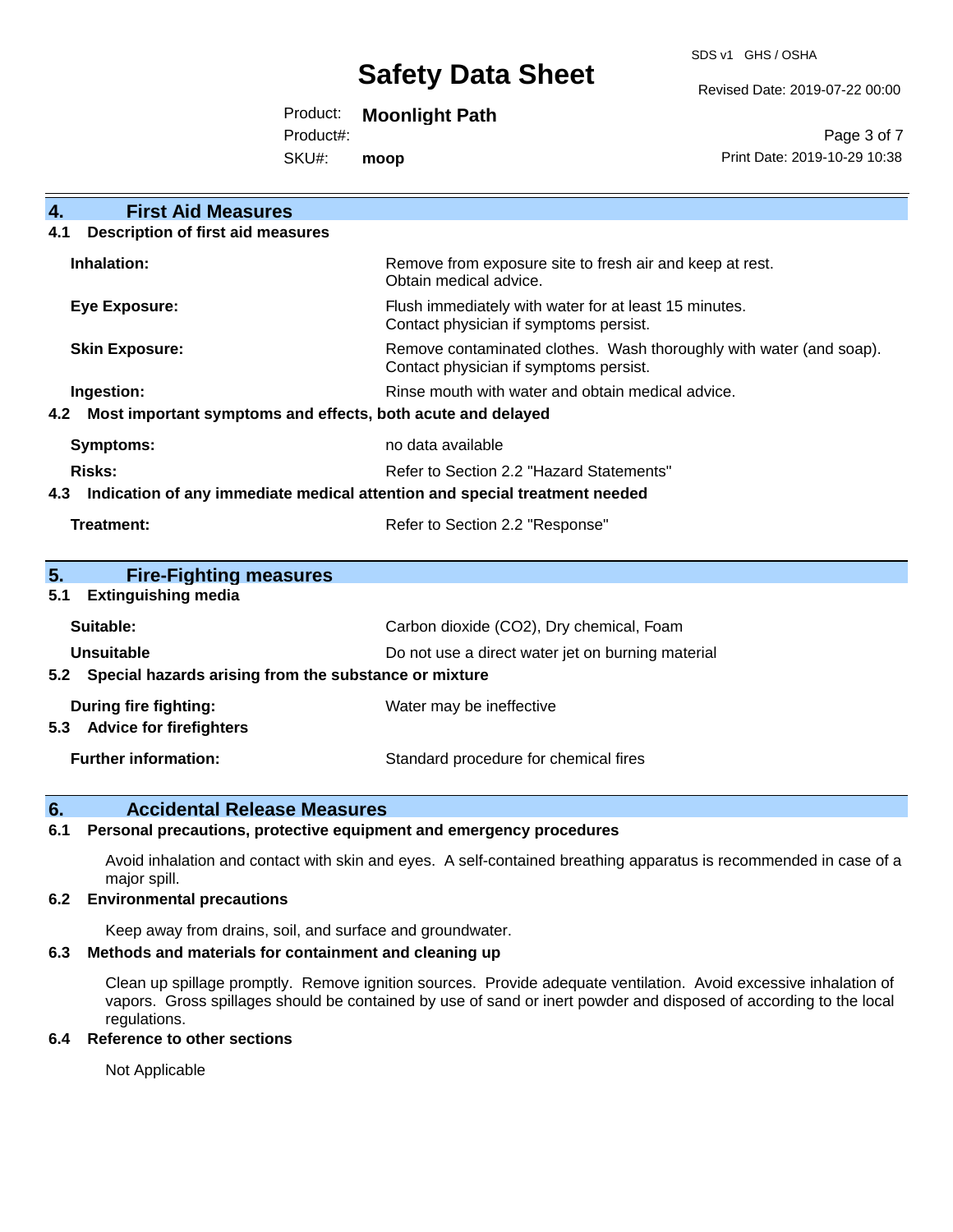Revised Date: 2019-07-22 00:00

Product: **Moonlight Path** Product#:

SKU#: **moop**

Page 4 of 7 Print Date: 2019-10-29 10:38

# **7. Handling and Storage**

#### **7.1 Precautions for safe handling**

Apply according to good manufacturing and industrial hygiene practices with proper ventilation. Do not drink, eat or smoke while handling. Respect good personal hygiene.

#### **7.2 Conditions for safe storage, including any incompatibilities**

Store in a cool, dry and ventilated area away from heat sources and protected from light in tightly closed original container. Avoid uncoated metal container. Keep air contact to a minimum.

#### **7.3 Specific end uses**

No information available

#### **8. Exposure Controls/Personal Protection**

**8.1 Control parameters**

| <b>Exposure Limits:</b> |                          |       |       |      |                                                  |
|-------------------------|--------------------------|-------|-------|------|--------------------------------------------------|
| <b>Component</b>        |                          | ACGIH | ACGIH | OSHA | <b>OSHA</b><br>TWA ppm STEL ppm TWA ppm STEL ppm |
| 84-66-2                 | Diethyl phthalate        | 5     |       |      |                                                  |
| 128-37-0                | Butylated hydroxytoluene |       |       |      |                                                  |

**Engineering Controls:** Use local exhaust as needed.

#### **8.2 Exposure controls - Personal protective equipment**

| Eye protection:                | Tightly sealed goggles, face shield, or safety glasses with brow guards and side shields, etc.<br>as may be appropriate for the exposure |
|--------------------------------|------------------------------------------------------------------------------------------------------------------------------------------|
| <b>Respiratory protection:</b> | Avoid excessive inhalation of concentrated vapors. Apply local ventilation where appropriate.                                            |
| <b>Skin protection:</b>        | Avoid Skin contact. Use chemically resistant gloves as needed.                                                                           |

#### **9. Physical and Chemical Properties**

#### **9.1 Information on basic physical and chemical properties**

| Appearance:                  | Liquid                                 |
|------------------------------|----------------------------------------|
| Odor:                        | Conforms to Standard                   |
| Color:                       | Nearly Colorless to Pale Yellow (G0-3) |
| Viscosity:                   | Liquid                                 |
| <b>Freezing Point:</b>       | Not determined                         |
| <b>Boiling Point:</b>        | Not determined                         |
| <b>Melting Point:</b>        | Not determined                         |
| <b>Flashpoint (CCCFP):</b>   | >200 F (93.33 C)                       |
| <b>Auto flammability:</b>    | Not determined                         |
| <b>Explosive Properties:</b> | None Expected                          |
| <b>Oxidizing properties:</b> | None Expected                          |
| Vapor Pressure (mmHg@20 C):  | 0.0215                                 |
| %VOC:                        | 0.02                                   |
| Specific Gravity @ 25 C:     | 1.0540                                 |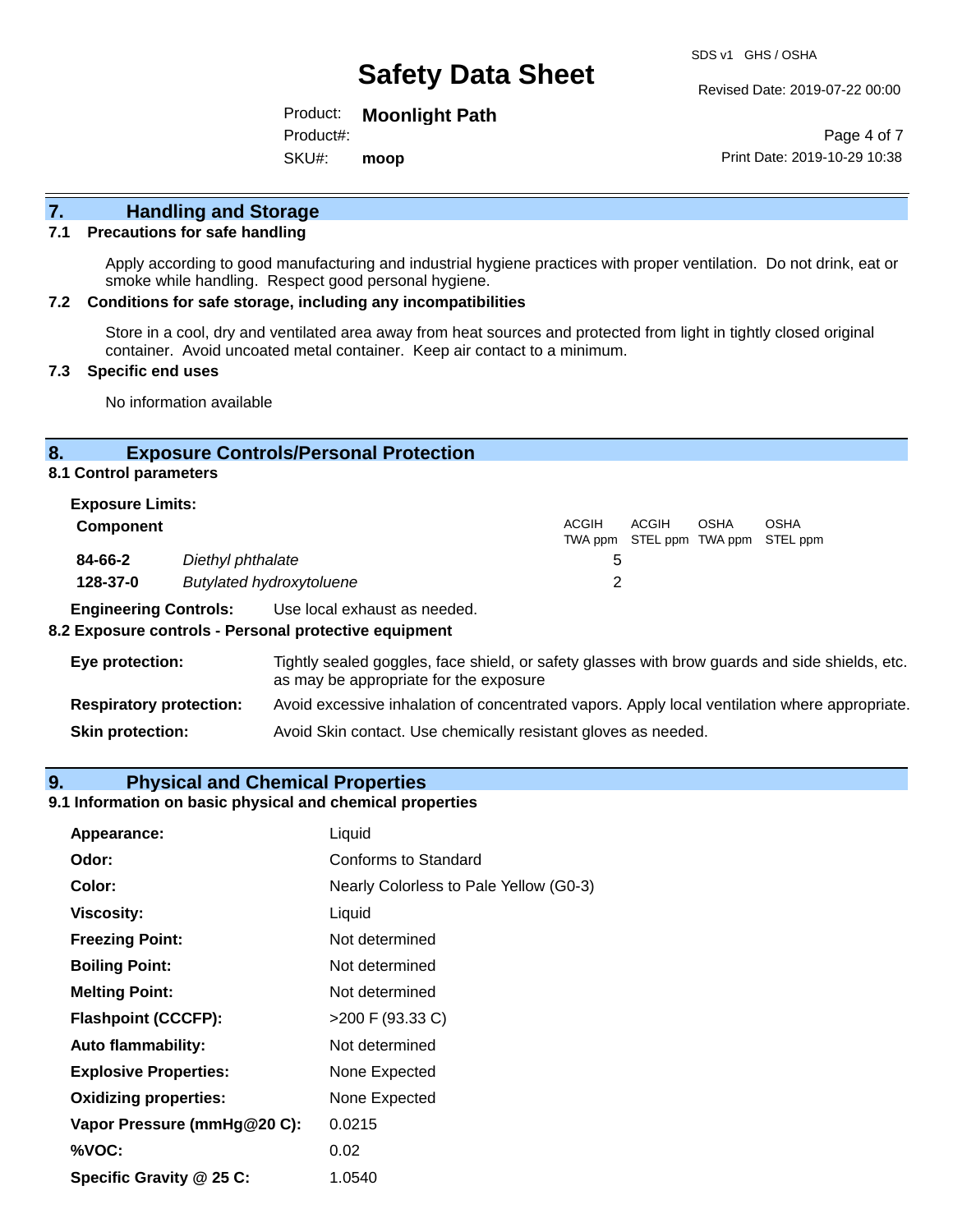Revised Date: 2019-07-22 00:00

| Product:  | <b>Moonlight Path</b> |  |
|-----------|-----------------------|--|
| Product#: |                       |  |

SKU#: **moop**

Page 5 of 7 Print Date: 2019-10-29 10:38

| Density @ 25 C:          | 1.0510 |
|--------------------------|--------|
| Refractive Index @ 20 C: | 1.5160 |
| Soluble in:              | Oil    |

# **10. Stability and Reactivity**

| 10.1 Reactivity                         | None                                               |
|-----------------------------------------|----------------------------------------------------|
| <b>10.2 Chemical stability</b>          | Stable                                             |
| 10.3 Possibility of hazardous reactions | None known                                         |
| <b>10.4 Conditions to avoid</b>         | None known                                         |
| 10.5 Incompatible materials             | Strong oxidizing agents, strong acids, and alkalis |
| 10.6 Hazardous decomposition products   | None known                                         |

### **11. Toxicological Information**

#### **11.1 Toxicological Effects**

Acute Toxicity Estimates (ATEs) based on the individual Ingredient Toxicity Data utilizing the "Additivity Formula"

| Acute toxicity - Oral - (Rat) mg/kg                | Not classified - the classification criteria are not met |
|----------------------------------------------------|----------------------------------------------------------|
| Acute toxicity - Dermal - (Rabbit) mg/kg           | Not classified - the classification criteria are not met |
| Acute toxicity - Inhalation - (Rat) mg/L/4hr       | (LD50: 21.0285) May be harmful if inhaled                |
| <b>Skin corrosion / irritation</b>                 | May be harmful if inhaled                                |
| Serious eye damage / irritation                    | Not classified - the classification criteria are not met |
| <b>Respiratory sensitization</b>                   | Not classified - the classification criteria are not met |
| <b>Skin sensitization</b>                          | May cause an allergic skin reaction                      |
| <b>Germ cell mutagenicity</b>                      | Not classified - the classification criteria are not met |
| Carcinogenicity                                    | Not classified - the classification criteria are not met |
| <b>Reproductive toxicity</b>                       | Not classified - the classification criteria are not met |
| Specific target organ toxicity - single exposure   | Not classified - the classification criteria are not met |
| Specific target organ toxicity - repeated exposure | Not classified - the classification criteria are not met |
| <b>Aspiration hazard</b>                           | Not classified - the classification criteria are not met |

# **12. Ecological Information**

## **12.1 Toxicity**

| <b>Acute acquatic toxicity</b>     | Not classified - the classification criteria are not met |
|------------------------------------|----------------------------------------------------------|
| <b>Chronic acquatic toxicity</b>   | Very toxic to aquatic life with long lasting effects     |
| <b>Toxicity Data on soil</b>       | no data available                                        |
| <b>Toxicity on other organisms</b> | no data available                                        |

**12.2 Persistence and degradability no data available**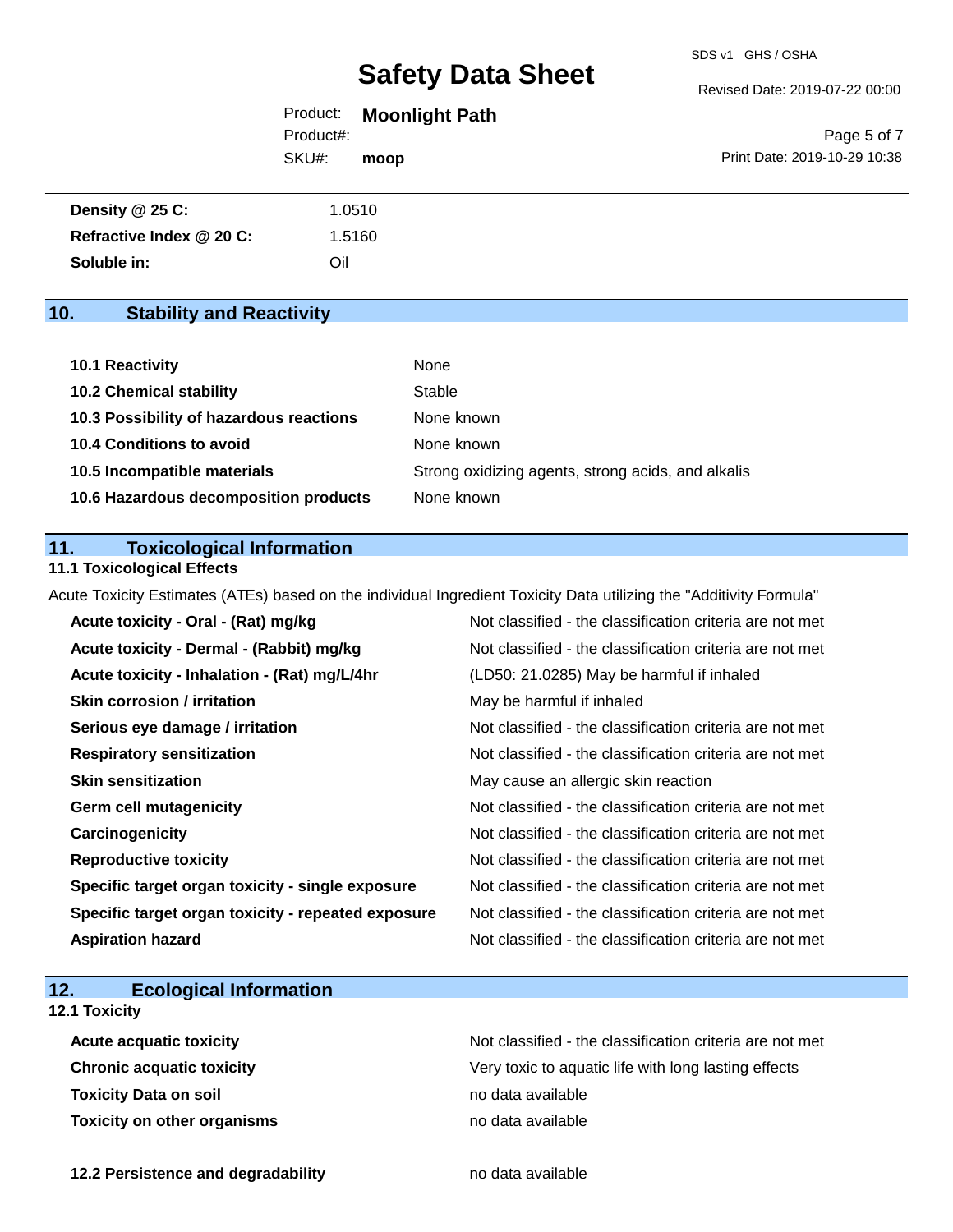SDS v1 GHS / OSHA

Revised Date: 2019-07-22 00:00

| Product: | <b>Moonlight Path</b> |
|----------|-----------------------|
|----------|-----------------------|

Product#:

SKU#: **moop**

|                              | Page 6 of 7 |
|------------------------------|-------------|
| Print Date: 2019-10-29 10:38 |             |

| 12.3 Bioaccumulative potential | no data available |
|--------------------------------|-------------------|
| 12.4 Mobility in soil          | no data available |
| 12.5 Other adverse effects     | no data available |

## **13. Disposal Conditions**

#### **13.1 Waste treatment methods**

Do not allow product to reach sewage systems. Dispose of in accordance with all local and national regulations. Send to a licensed waste management company.The product should not be allowed to enter drains, water courses or the soil. Do not contaminate ponds, waterways or ditches with chemical or used container.

## **14. Transport Information**

| <b>Marine Pollutant</b>                                       | Yes. Ingredient of greatest environmental impact:<br>1222-05-5 : (30 - 40 %) : Hexamethylindanopyran |              |                                     |                 |               |
|---------------------------------------------------------------|------------------------------------------------------------------------------------------------------|--------------|-------------------------------------|-----------------|---------------|
| <b>Regulator</b>                                              |                                                                                                      | <b>Class</b> | <b>Pack Group</b>                   | <b>Sub Risk</b> | UN-nr.        |
| U.S. DOT (Non-Bulk)                                           |                                                                                                      |              | Not Regulated - Not Dangerous Goods |                 |               |
| <b>Chemicals NOI</b>                                          |                                                                                                      |              |                                     |                 |               |
| <b>ADR/RID (International Road/Rail)</b>                      |                                                                                                      |              |                                     |                 |               |
| <b>Environmentally Hazardous</b><br>Substance, Liquid, n.o.s. |                                                                                                      | 9            | Ш                                   |                 | <b>UN3082</b> |
| <b>IATA (Air Cargo)</b>                                       |                                                                                                      |              |                                     |                 |               |
| <b>Environmentally Hazardous</b><br>Substance, Liquid, n.o.s. |                                                                                                      | 9            | Ш                                   |                 | <b>UN3082</b> |
| IMDG (Sea)                                                    |                                                                                                      |              |                                     |                 |               |
| <b>Environmentally Hazardous</b><br>Substance, Liquid, n.o.s. |                                                                                                      | 9            | Ш                                   |                 | <b>UN3082</b> |

| 15.<br><b>Regulatory Information</b>      |                                                              |
|-------------------------------------------|--------------------------------------------------------------|
| <b>U.S. Federal Regulations</b>           |                                                              |
| <b>TSCA (Toxic Substance Control Act)</b> | All components of the substance/mixture are listed or exempt |
| 40 CFR(EPCRA, SARA, CERCLA and CAA)       | This product contains the following components:              |
| $201 - 550 - 6$ 50 - 60 %<br>84-66-2      | Diethyl phthalate                                            |
| <b>U.S. State Regulations</b>             |                                                              |
| <b>California Proposition 65 Warning</b>  | This product contains the following components:              |
| $123-35-3(NF 204-622-5 \leq 2$ ppm        | beta-Myrcene (Natural Source)                                |
| <b>Canadian Regulations</b>               |                                                              |
| <b>DSL</b>                                | 100.00% of the components are listed or exempt.              |